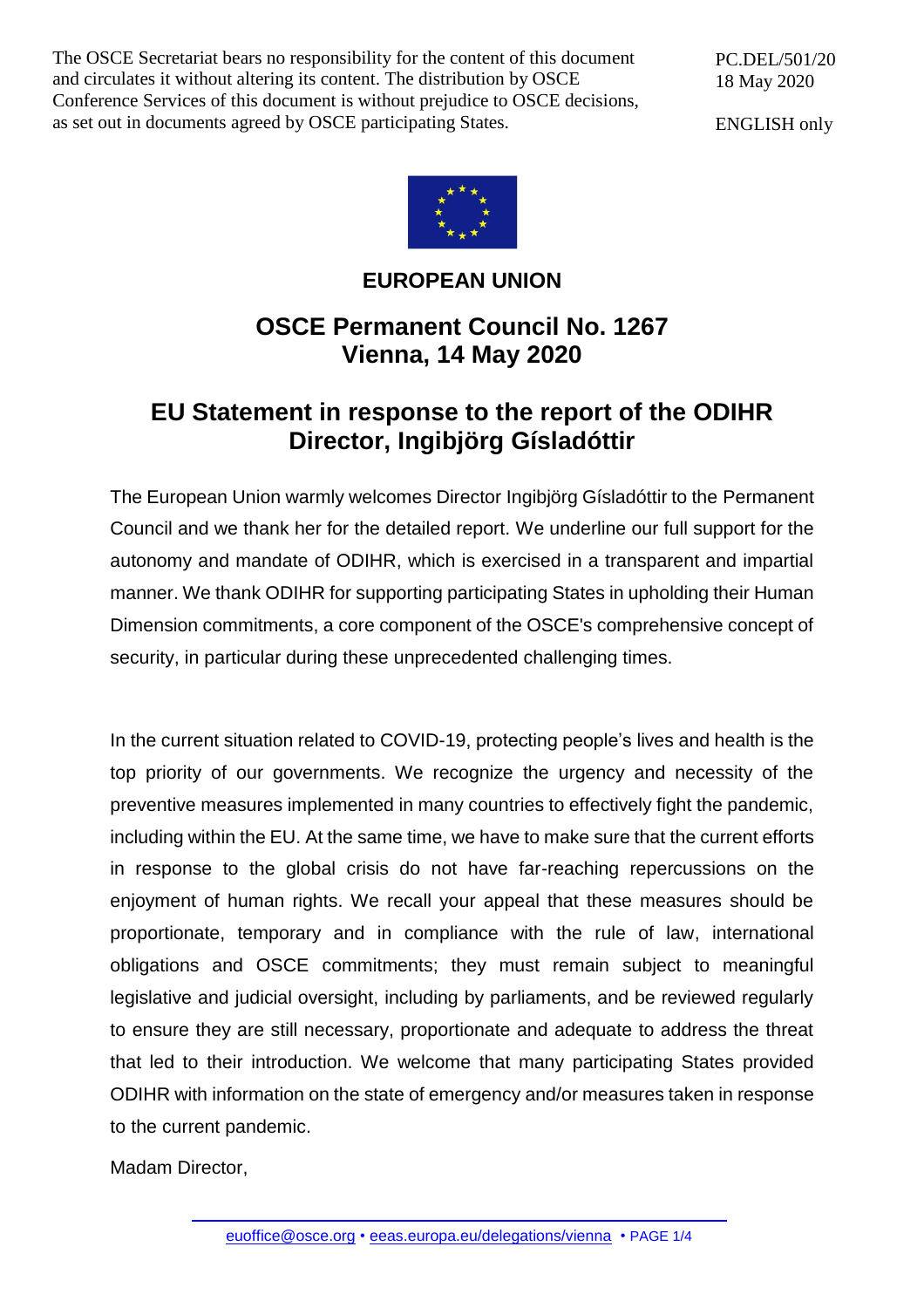As we mark the 30th anniversary of both the Copenhagen Document and the Paris Charter, we should indeed be proud of what we have achieved during these past decades, but nevertheless continue our efforts in ensuring that our societies remain democratic and based on universal human rights. We recognize that our OSCE commitments are as relevant as ever; and even more so in the current pandemic crisis. We call on all participating States to increase their efforts towards their full implementation and reversing existing violations. We remain gravely concerned about the dire human rights situation in the Autonomous Republic of Crimea and the City of Sevastopol since its illegal annexation by Russia, which we condemn and will not recognize.

Over the past year, on numerous occasions, we voiced our concerns related to worrying developments that restrict human rights and fundamental freedoms in many parts of the OSCE area, such as use of new legislation to unduly restrict the fundamental freedoms and to silence dissenting voices; shrinking space for civil society, human rights defenders, journalists and media actors; abusing and undermining the rule of law; persistence of the death penalty, as well as of practices of torture and other cruel, inhuman or degrading treatments or punishment. We see many of these challenges reflected in the Office´s report and we welcome the new approach of illustrating the impact of your work in bringing about positive change in the participating States. We also see that the current pandemic is exacerbating existing human rights violations, as you have rightfully underlined, while bringing additional challenges and deepening pre-existing inequalities.

### Madam Director,

You have addressed publicly or in bilateral exchanges many of these emerging challenges. We are aware that the EU and its Member States are not immune to problems and shortcomings, and the current unprecedented situation presents challenges to us all.

In relation to one of your recent statements referring to a crisis at EU's external borders, we would like to reiterate that the EU and its Member States remain determined to effectively protect our external borders and we will continue to take all necessary measures, in accordance with EU and international law. We would also like to recall relevant statements issued by the Council of the European Union on the 4<sup>th,</sup> 6<sup>th</sup> and 26<sup>th</sup> of March, where it expresses its full solidarity with Greece, Bulgaria and Cyprus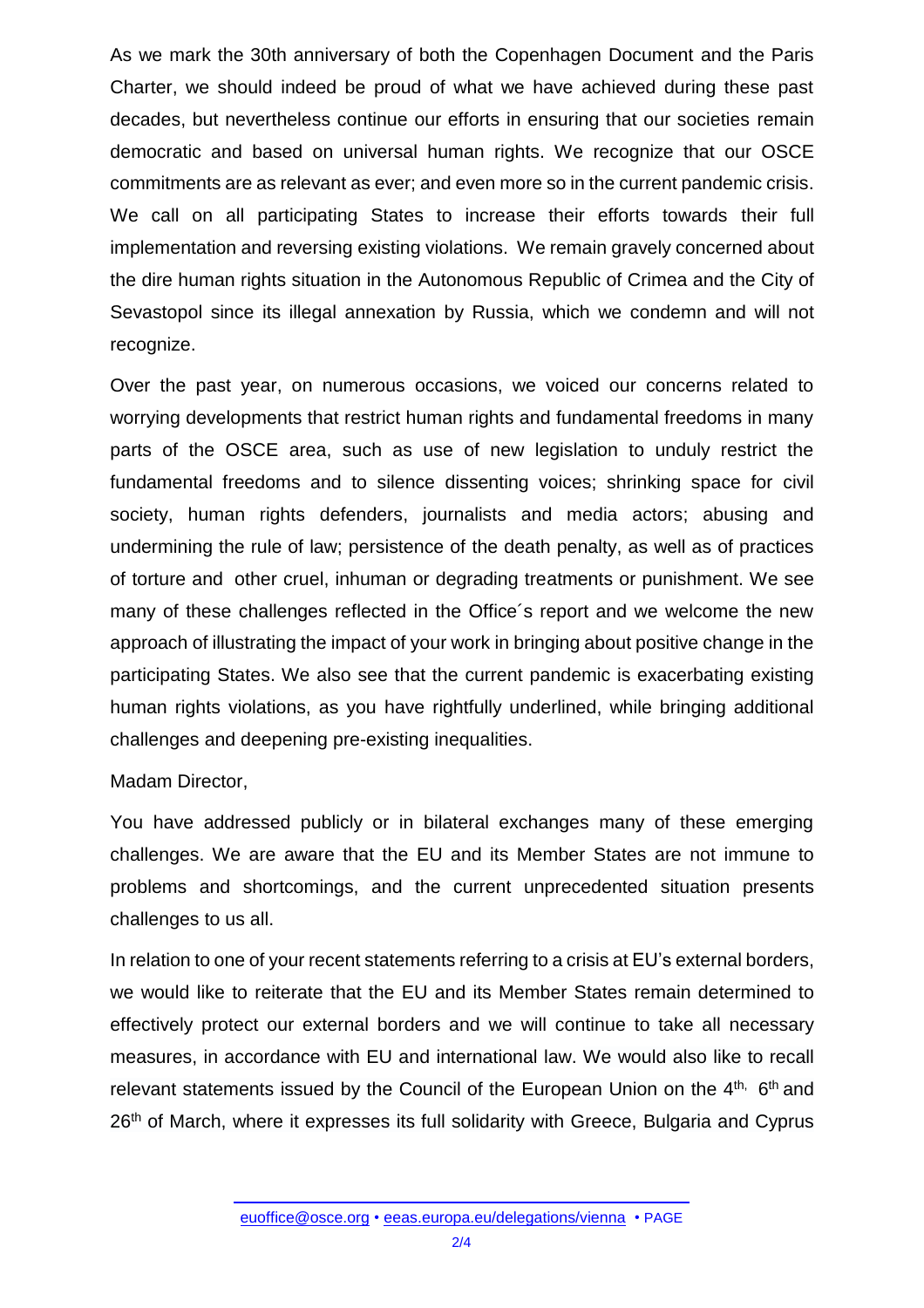and other Member States, which might be similarly affected, including in efforts to effectively protect the EU's external borders.

The pandemic and its socio-economic consequences are having a disproportionate impact on the rights of women, children and elderly persons, and on all persons in vulnerable situations, including refugees, migrants and internally displaced persons. The response measures and actions should be inclusive, gender-responsive, taking into account the needs of those that are most at risk of experiencing any form of discrimination. The heavy impact of the crisis on economic and social rights also needs to be addressed.

In addition, we are aware that the measures taken in response to the current pandemic can be used as a pretext to limit the democratic and civic space, to question the respect of the rule of law, to curtail freedom of expression and access to information online and offline, thus raising concerns regarding their potential negative impact on the human rights situation across the OSCE. The measures should not be used to restrict the work of human rights defenders, journalists, media actors and civil society organisations. Digital technologies that have the potential to help contain the pandemic should be used in full respect of human rights including the right to privacy.

ODIHR´s work remains vital also in the current context. We welcome the Office´s continued efforts to support the human rights defenders and promote an enabling environment for their work, assist civil society organizations, as well as the continuous work on torture prevention. We value the expert guidance that ODIHR has continued to offer to participating States on: ensuring the rule of law and the independence of the judiciary, respecting human rights and fundamental freedoms, strengthening democratic institutions, increasing political participation of women, in particular of young women as future change-makers, as well as on ensuring inclusive and diverse societies by promoting tolerance and combating all forms of discrimination, including by preventing and combating hate crimes, promoting gender equality and combating gender-based violence.

Elections are a central element of the democratic process, and have been a key area of ODIHR's work since the Office's inception. We reiterate our full support to ODIHR's internationally recognised election observation methodology. We attach great importance to the recommendations emerging from the OSCE election observation missions, both inside and outside the EU, and remain committed to following-up on them, at the same time calling on other OSCE participating States to act likewise. We